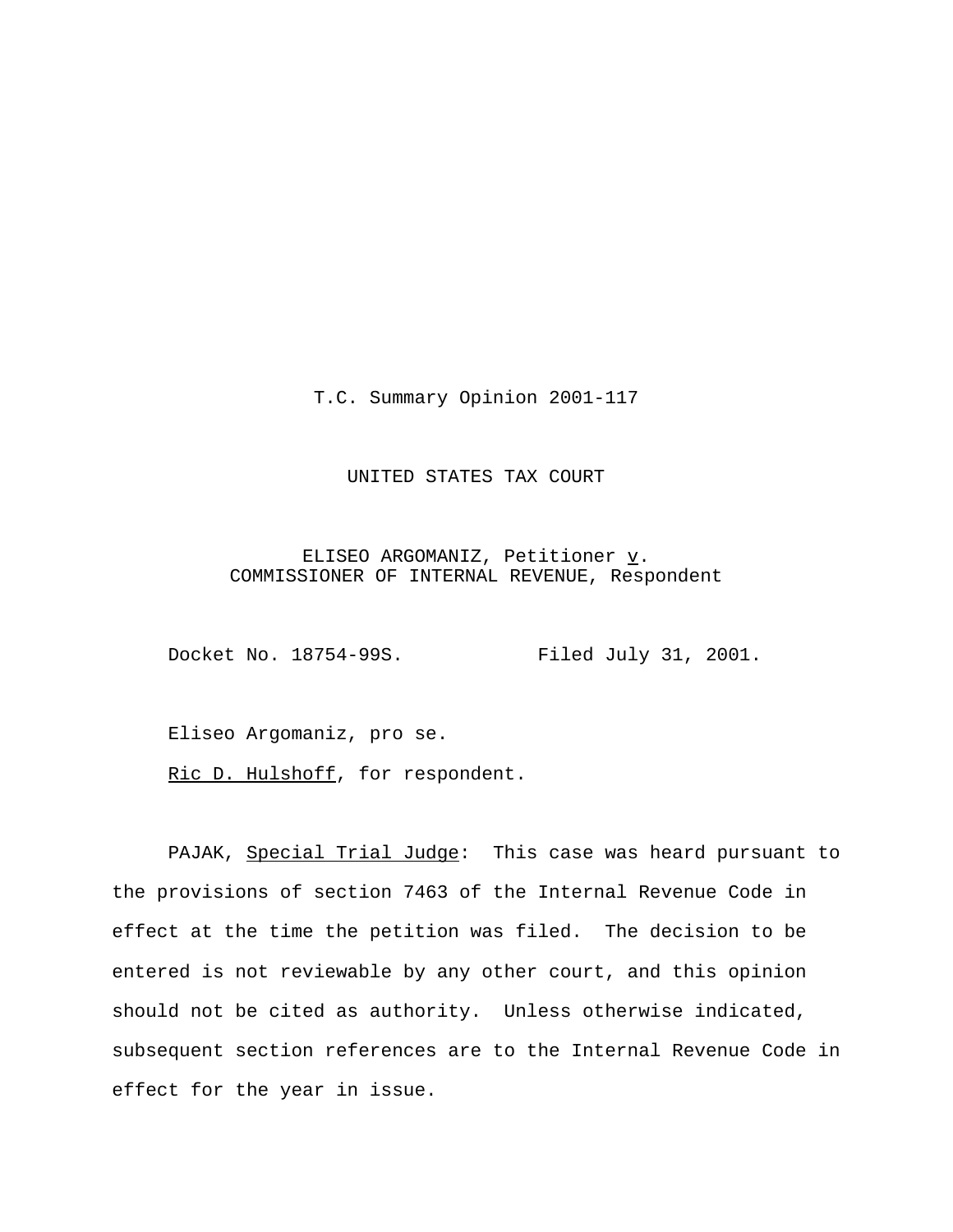Respondent determined a deficiency of \$4,006 in petitioner's 1998 Federal income tax. This Court must decide: (1) Whether petitioner is entitled to dependency exemption deductions for his niece and nephew; (2) whether petitioner is entitled to file as head of household instead of single; and (3) whether petitioner is entitled to the child care credit, the child tax credit, and the earned income credit.

Petitioner resided in Santa Ana, California, at the time he filed his petition.

During 1998, petitioner resided for part of the year at 2321 South Maple Street (South Maple) and for the other part of the year at 2018 Orange Avenue. Petitioner's two sisters and their 12 children lived with petitioner and his brother at the South Maple address from May 1, 1996, to October 30, 1998. Petitioner had been renting the property with his brother when both his sisters had problems with their husbands, which caused the sisters and children to reside with petitioner.

There are two children who are relevant to the issues in this case, Melissa, petitioner's niece, and Omar, petitioner's nephew. Melissa was born in 1995 and Omar was born in 1993. One of the sisters living with petitioner was Melissa's mother. The other sister living with petitioner was Omar's mother.

Petitioner and his brother worked in construction during 1998. His sisters were not working at that time, but one sister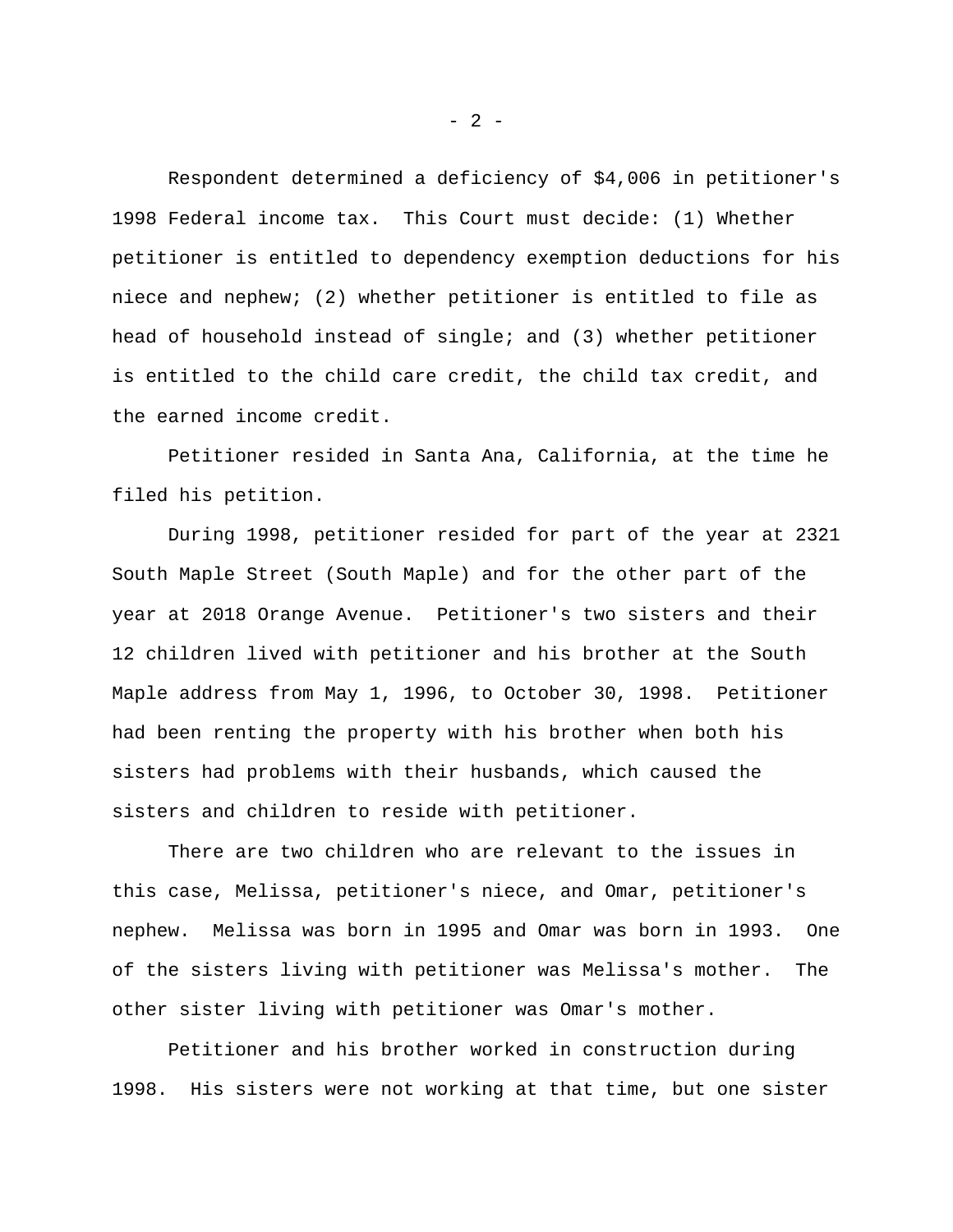was receiving some type of financial assistance from the Government. Petitioner did not know whether the fathers of the children were paying any child support. Petitioner testified that his brother "was actually responsible for all of us" and that "he was the one that would make more money than everyone".

The rent for the three bedroom house was \$1,300 per month. Petitioner paid \$400 of the \$1,300 payments. Each week petitioner and his brother would spend about \$200 on food. Of that amount petitioner would pay at least \$50 a week. Petitioner would buy the children clothes when he would get spare money. Petitioner did not know how much it cost in total to support Melissa and Omar in 1998.

On his 1998 tax return, petitioner claimed Melissa and Omar as dependents and listed them as foster children. Petitioner also filed as head of household and claimed his niece and nephew for the child care credit, the child tax credit, and the earned income credit.

Respondent determined that petitioner was not entitled to claim his niece and nephew as dependents, that his filing status was single rather than head-of-household, and that he was not entitled to the child care, child tax, and earned income credits.

Section 151 allows a taxpayer to deduct an annual exemption amount for each dependent, as defined in section 152. Section 152(a) provides, in pertinent part, that a dependent includes an

 $- 3 -$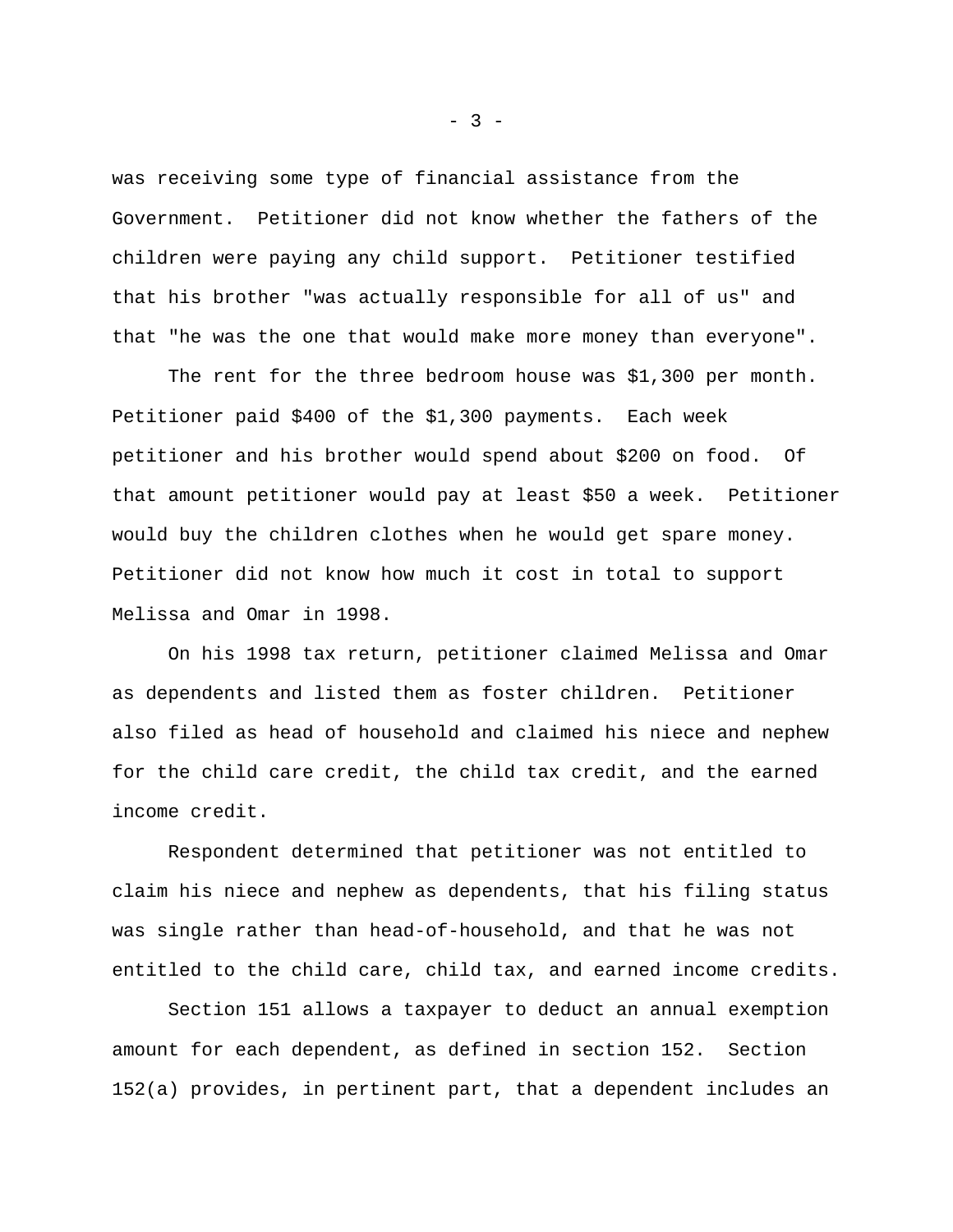individual over half of whose support in the taxable year was received from the taxpayer and whose principal place of abode for the taxable year is the home of the taxpayer and is a member of the taxpayer's household. Sec. 152(a)(9). In determining whether or not an individual received over half of his or her support from the taxpayer, there shall be taken into account the amount of support received from the taxpayer as compared to the entire amount of support which the individual received from all sources, including support which the individual himself or herself supplied. Sec. 1.152-1(a)(2)(i), Income Tax Regs. Support includes food, shelter, clothing, medical and dental care, education, and the like. Sec. 1.152-1(a)(2)(i), Income Tax Regs.

To establish that petitioner provided more than one-half of the claimed dependents' support, he must first show by competent evidence the total amount of support furnished by all sources for the year in issue. Blanco v. Commissioner, 56 T.C. 512, 514 (1971). Petitioner has not offered competent evidence of the total amount of support provided for each of the claimed dependents in 1998. Aside from his testimony, petitioner presented no evidence to corroborate or substantiate any of the claimed support expenses, such as rent, or that these expenses were indeed paid by petitioner. In fact, based on petitioner's testimony, it appears that most of the family's expenses were

- 4 -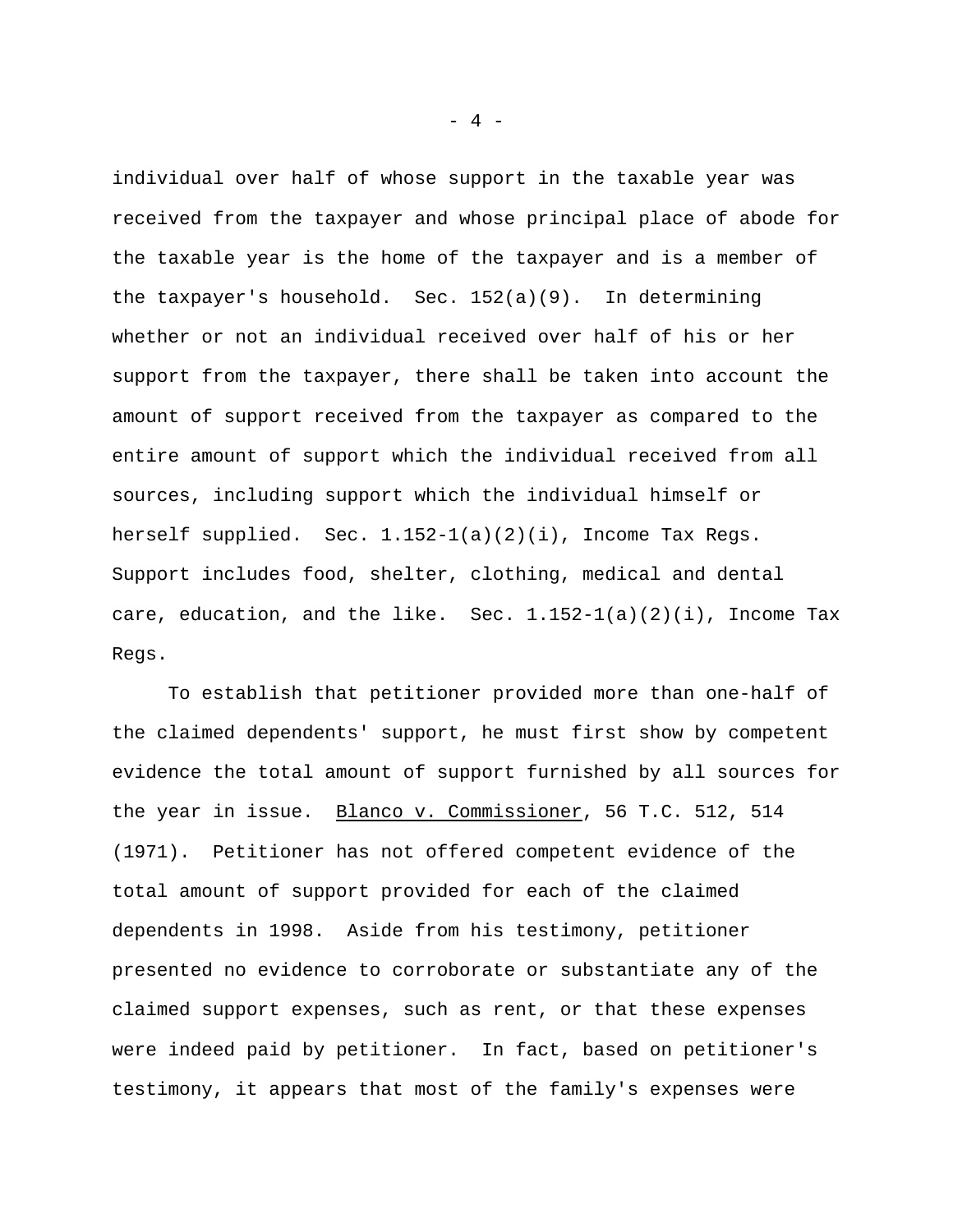paid by petitioner's brother, with help from the Government. Without proper substantiation, the Court cannot conclude from the record that more than one-half of the support of each claimed dependent was provided by petitioner. Thus, petitioner has failed to establish that he provided over half of the total support for Melissa and Omar. Accordingly, we hold that petitioner is not entitled to claim his niece and nephew as dependents under section 151.

Respondent determined that petitioner's filing status should be changed from head of household to single. Section 2(b), in relevant part, defines head of household as an unmarried taxpayer who maintains as his home a household which constitutes for more than one-half of such taxable year the principal place of abode of a person who is a dependent of the taxpayer, if the taxpayer is entitled to a deduction for the taxable year for such person under section 151. Sec.  $2(b)(1)(A)(ii)$ . Because we held that petitioner is not entitled to a deduction for either his niece or his nephew in 1998 under section 151, we also hold that petitioner may not claim head of household filing status. We sustain respondent's determination as to this issue.

Petitioner claimed a credit for child and dependent care expenses of \$566 for 1998, which respondent disallowed. Section 21 provides, in part, that an individual who maintains a household which includes as a member a qualifying individual

- 5 -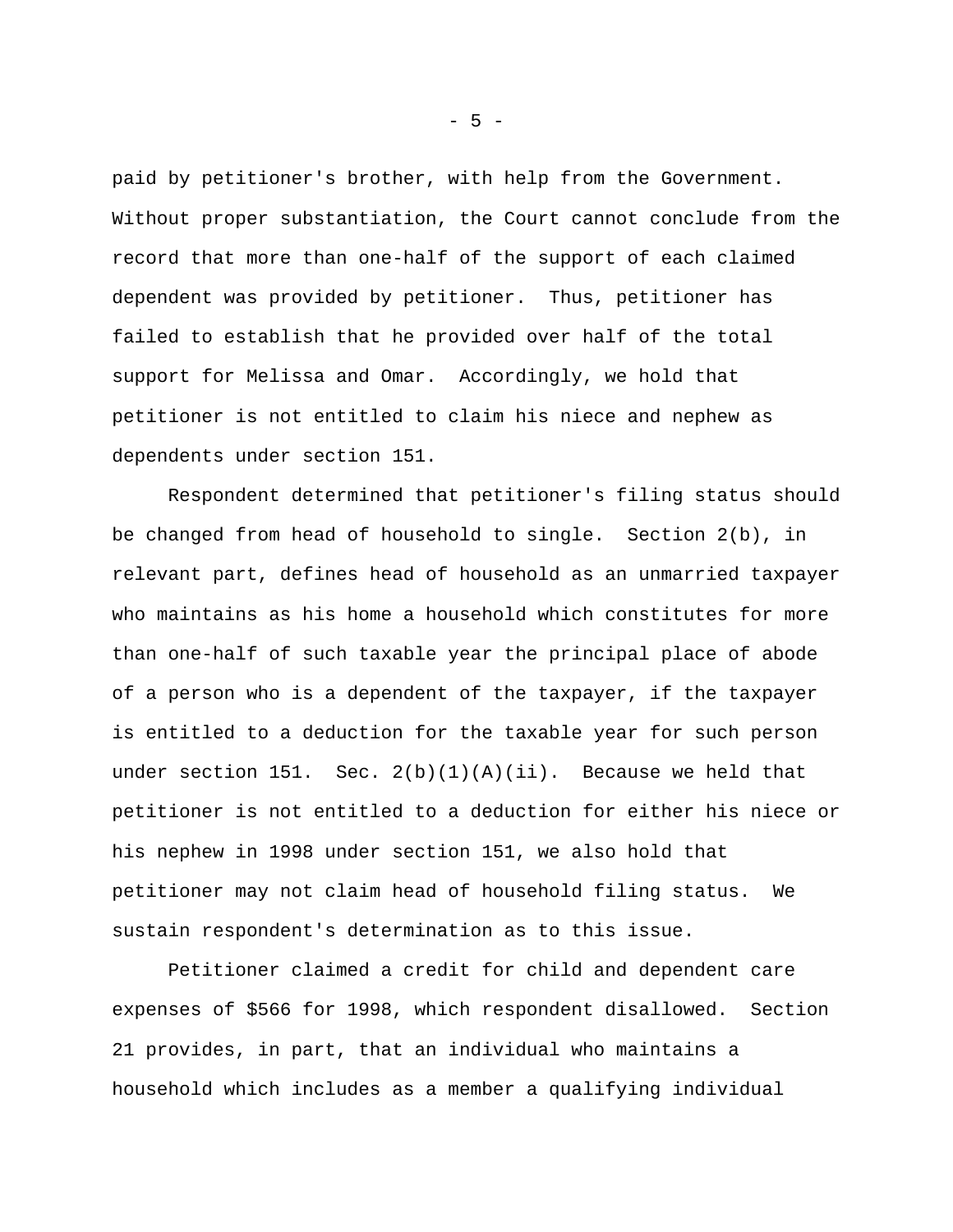shall be allowed a credit based on the expenses for household services and dependent care services incurred to enable the taxpayer to be gainfully employed. Sec. 21(a) and (b). Section 21(b)(1) defines, in pertinent part, a qualifying individual as a dependent of the taxpayer who is under the age of 13 and with respect to whom the taxpayer is entitled to a dependency exemption deduction.

We have held that petitioner is not entitled to dependency exemption deductions for his niece and nephew. Moreover, petitioner did not "maintain a household" because he did not show that he furnished over half the cost of maintaining the home. Sec.  $21(e)(1)$ . We sustain respondent's determination with respect to this credit.

Petitioner claimed a child tax credit of \$473 for 1998, which respondent disallowed. Section 24(a) allows a credit for each qualifying child of the taxpayer. A "qualifying child" means any individual if the taxpayer is allowed a deduction under section 151 with respect to the individual for the taxable year, the individual has not attained the age of 17 by the close of the year, and the individual bears a relationship to the taxpayer described in section  $32(c)(3)(B)$ . Sec.  $24(c)$ . In this case, because petitioner is not allowed dependency exemptions under section 151 for his niece and nephew, they are not qualifying children. Petitioner does not qualify for the child tax credit

- 6 -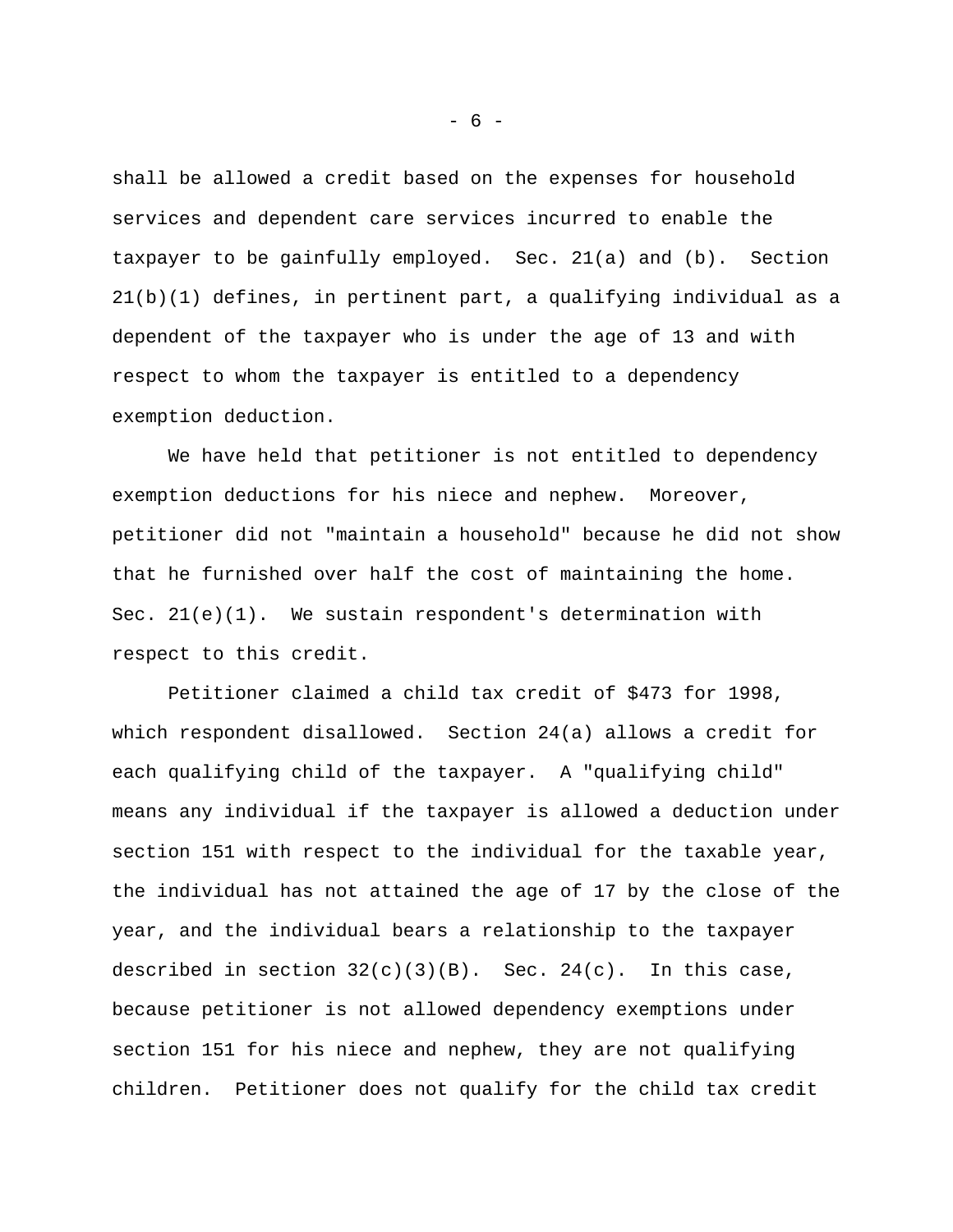in 1998. We sustain respondent's determination as to this issue.

Petitioner claimed an earned income credit of \$1,857 for 1998, which respondent disallowed. Section 32(a) provides for an earned income credit in the case of an eligible individual. Section  $32(c)(1)(A)(i)$ , in pertinent part, defines an "eligible individual" as an individual who has a qualifying child for the taxable year. A qualifying child is one who satisfies a relationship test, a residency test, and an age test. Sec.  $32(c)(3)$ . To satisfy the relationship test in this case, the qualifying child must be an eligible foster child of petitioner. Sec.  $32(c)(3)(B)(i)(III)$ . An eligible foster child is an individual for whom the taxpayer cares for as the taxpayer's own child and who has the same principal place of abode as the taxpayer for the taxpayer's entire taxable year. Sec.  $32(c)(3)(B)(iii)$ .

The children resided with petitioner only until October 30, 1998. They did not reside with him for the entire taxable year. Moreover, no evidence was presented that petitioner cared for his niece and nephew as his own children. We find that the niece and

- 7 -